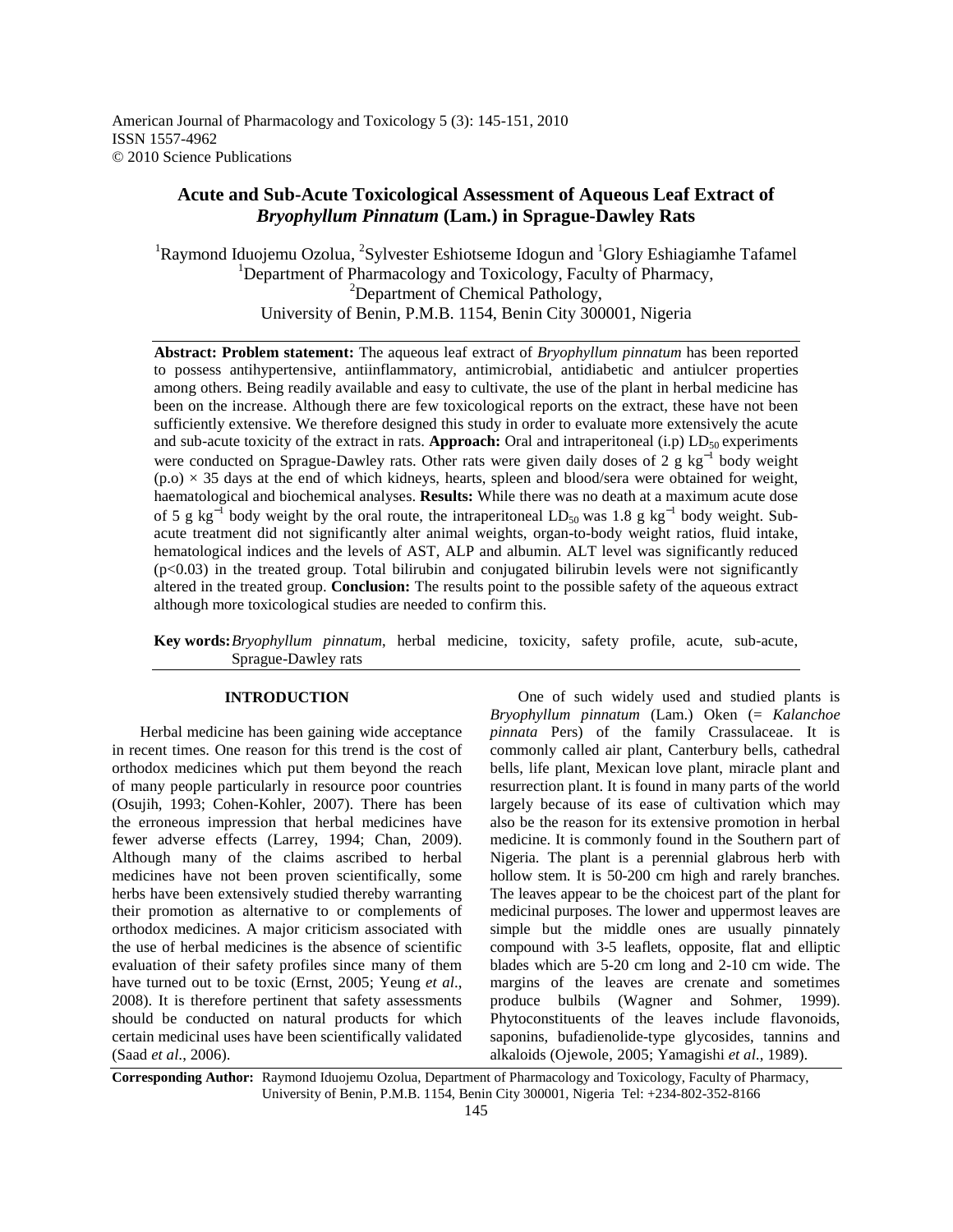The leaves have been reported to possess a variety of medicinal properties including antimicrobial (Akinpelu, 2000), antiulcer (Pal and Nag Chaudhuri, 1991), tocolytic (Gwehenberger *et al*., 2004; Plangger *et al*., 2006), antidiabetic (Ojewole, 2005), antiinflammatory and analgesic properties (Ojewole, 2005). Other reported properties include anti-tumor (Yamagishi *et al*., 1989; Obaseiki-Ebor *et al*., 1993), sedative and muscle relaxant effects (Yemitan and Salahdeen, 2005). It may also be effective in the treatment cutaneous leishmaniasis (Torres-Santos *et al*., 2003).

 Verbal communications with herbalists in addition to internet searches indicate that the plant has gained popularity in herbal medicine. In spite of the useful properties, it seems that the safety profile of the plant has not been extensively studied. Reports exist of toxicity to cattle following consumption of large amounts (Reppas, 1995) and this may have been due to the bufadienolide constituent (McKenzie *et al*., 1987). Some workers (Torres-Santos *et al*., 2003) have evaluated few toxicological parameters using very low doses. A widely used plant such as *B. pinnatum* needs to be more extensively evaluated. Since most herbal remedies in developing countries are not standardized (Muhammad and Awaisu, 2008), it is pertinent to investigate the possible health implications following the ingestions of very high doses of plant extracts. Also, herbal medicines which are used for chronic diseases such as hypertension, diabetes and psychosis, ought to have their effects on hematological indices evaluated. We therefore undertook the present study in order to evaluate more extensively both the acute and sub-acute safety profiles of the aqueous leaf extract of the plant using rats.

# **MATERIALS AND METHODS**

**Plant material:** Fresh leaves of *B. pinnatum* were collected from the wild in a suburb of Benin City, Nigeria, in June 2008. We confirmed that the plant was not exposed to herbicides. Although it is a commonly known plant, it was confirmed by Faculty Staff of the Department of Pharmacognosy, University of Benin, Nigeria. A herbarium specimen with voucher number FHI 107762 of the same plant has been deposited with the Forest Research Institute of Nigeria by Miss Joy Odimegwu. Adulterants were picked out and the leaves were thoroughly rinsed in tap water. The leaves (2 kg) were boiled in 4 L of distilled water for one hour, allowed to cool and then filtered two times with a clean white cloth. This followed the way local herbalists prepare the aqueous extract. The final filtrate which was free from particles was concentrated in a rotary evaporator and dried in an oven at 40°C over 24 h (yield  $= 3.6$  % w/w) and then stored in amber-colored bottles in a fridge (4°C). The aqueous extract was reconstituted in distilled water and administered according to the experimental protocol.

**Animals:** All experiments were performed using adult Sprague-Dawley rats of either sex weighing 200-240 g. The animals were bred locally in the departmental animal house, Department of Pharmacology and Toxicology, University of Benin, Benin City, Nigeria. They were housed in standard plastic cages and allowed access to rat pellets (Bendel Feeds and Flour Mill Ltd, Ewu, Nigeria) and tap water *ad libitum*. Animals were exposed to 12-h light/dark cycle with room temperature at 28.0±1.0°C and were handled according to standard protocols for the use of laboratory animals (National Institute of Health USA: Public Health Service Policy on Humane Care and Use of Laboratory Animals, 2002). The study was approved by Faculty of Pharmacy, University of Benin Ethical Committee on the use of animals for experiments.

**Acute toxicological experiments:** The oral or intraperitoneal median lethal dose  $(LD_{50})$  of the aqueous extract of *B. pinnatum* was estimated by the Miller and Tainter method cited by Agil *et al.* (1995). For the oral route, six groups of rats comprising of 4 males and 4 females per group were used. Group 6 (control) was given the vehicle for extract reconstitution. Groups 1-5 were administered 1, 2, 3, 4 and 5 g  $kg^{-1}$  body weight of the extract respectively using orogastric tube (CUFNC16-3). Mortality and other signs of acute toxicity were monitored for 72 h and then 2 weeks after. This protocol was repeated by administering the extract intraperitoneally to another set of rats  $(8 \text{ per group})$  using doses of  $0, 1, 1.5, 2, 2.5$  and 3.5 g  $kg^{-1}$  body weight for the control and groups 1-5 respectively. After the period of observation surviving animals were humanely killed by injecting excessive doses of thiopentone sodium.

**Sub-acute toxicological experiments:** Rats of either sex were selected into two groups of control  $(n = 8)$  and treated  $(n = 10)$ , such that the number of either sex was the same in both groups but rats of opposite sex were not placed in the same cage and pregnant rats were excluded from the study. While the treated group was given 2 g  $kg^{-1}$  body weight (p.o) of extract, daily for 35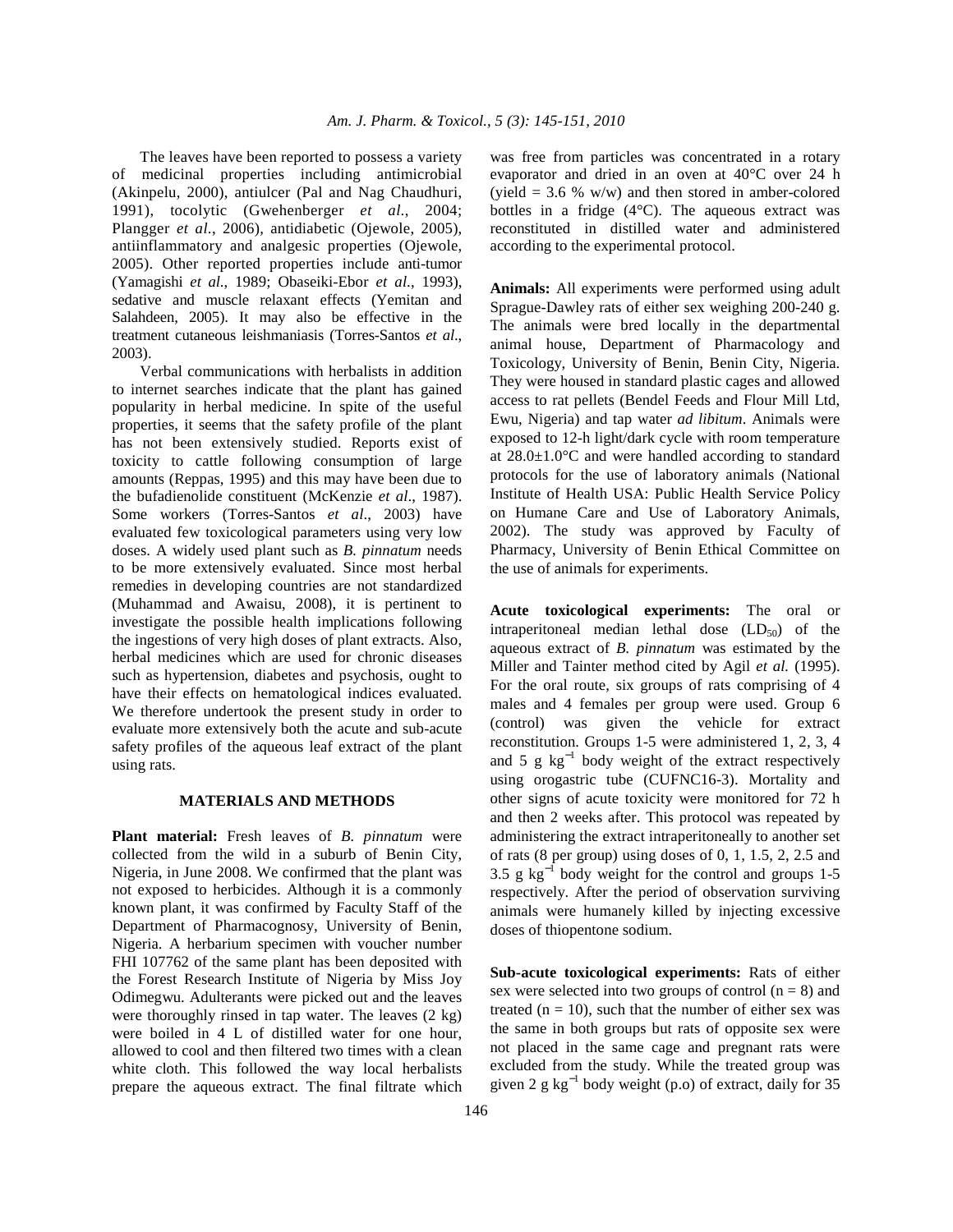days, the control group was sham-treated by giving each rat 0.4 mL of vehicle (p.o) daily for 35 days. The dose of the extract was chosen based on the method of Bautista *et al*. (2004).

 On the 35th day, the animals were anaesthetized with diethyl ether vapor in a chamber and blood samples were withdrawn from the abdominal aortae for biochemical and hematological assays. The hearts, left kidneys and spleens were isolated, cleaned of the adherent tissues and kept on absorbent papers for 10 min before they were weighed.

**Biochemical assays:** In order to obtain serum, blood was allowed to clot and retract in specimen bottles without anticoagulant. The samples were centrifuged at 3000 revolutions per minute (rpm) and serum was separated by use of Pasteur pipettes into clear labeled bottles. The serum samples were stored in a deep freezer at -20°C until analysis using Chemwell Chemistry auto analyzer (Awareness Technology, Model 2910). Alkaline phosphatase was measured using the method described by Raymond-Habecker and Lott (1995). Aspartate Aminotransferase (AST) and Alanine Aminotransferase (ALT) were assayed by the method described by Schumann *et al*. (2002). Serum bilirubin was quantified by Jendrassik-Grof method (Doumas and Wu, 1991). While total serum protein was assayed by the Biuret method (Doumas *et al*., 1981), serum albumin was quantified by the method of Doumas *et al.* (1971).

**Haematological assays:** White Blood Cell (WBC), Platelet Count (PC), Packed Cell Volume (PCV), Haemoglobin Concentration (HB) and the WBC differentials (Lymphocytes (LYM) and Neutrophils (NEU)) were all analyzed by use of an automated blood analyzer (QBC Autoread Plus, UK). The blood samples were first pipetted into QBC capillary tubes and spun in a parafuge centrifuge (Becton Dickson, UK) for 5 min. The samples were thereafter placed one at a time in the autoread analyzer and values read off.

**Measurement of body weight and daily fluid intake:**  In the course of 35 day treatment period, the fluid intake and body weights of the animals were recorded daily. Animals drank freely from graduated water bottles and at the same time each day, the decrement in the amount of fluid consumed over 24 h was measured by subtracting the day's reading from that of the previous day. Body weights of animals were recorded daily throughout the experimental period.

**Chemicals:** All chemicals and reagents used were of analytical grade and were obtained from internationally

reputed suppliers such as Sigma (UK) and BDH (UK). Only freshly prepared solutions and reagents were used.

**Statistics:** Data are presented as mean  $\pm$  SEM (standard error of the mean) and n represents the number of rats per group. Comparisons were made between treated and control groups by use of Mann-Whitney test. All data were analyzed using GraphPad Prism software (UK). p<0.05 indicates statistically significant difference.

### **RESULTS**

The oral  $LD_{50}$  of the extract was indeterminable as there were no deaths recorded and no obvious toxicological signs at 5 g  $kg^{-1}$  body weight (Table 1). However, by the intraperitoneal route, the  $LD_{50}$  was estimated to be 1.8 g  $kg^{-1}$  body weight (Fig. 1). The surviving animals following i.p*.* injections exhibited signs of depression, reduced loco-motor activity, writhing but no diarrhoea although these signs were not quantified. Daily fluid intake, weight change and organto-body weight ratios were not significantly different between the control and treated groups after 35-day oral daily dosing with 2 g  $kg^{-1}$  body weight of the extract (Table 2).

Table 1: No-effect result of acute toxicological test on aqueous leaf extract of *Bryophyllum pinnatum* in rats

| Dose $(g kg^{-1})$ | Number of deaths | Mortality (%) | Symptoms |
|--------------------|------------------|---------------|----------|
| $\theta$           | 0/8              |               | None     |
|                    | 0/8              |               | None     |
|                    | 0/8              |               | None     |
| 3                  | 0/8              |               | None     |
|                    | 0/8              |               | None     |
|                    | 0/8              |               | None     |

Animals were first observed for 72 h and then for 14 days after drug administration



Fig. 1: Graphical estimation of intraperitoneal  $LD_{50}$  of the aqueous leaf extract of *Bryophyllum*   $pinnatum$  in rats.  $LD_{50} = 1.8$  mg  $kg^{-1}$ . n = 8 rats per group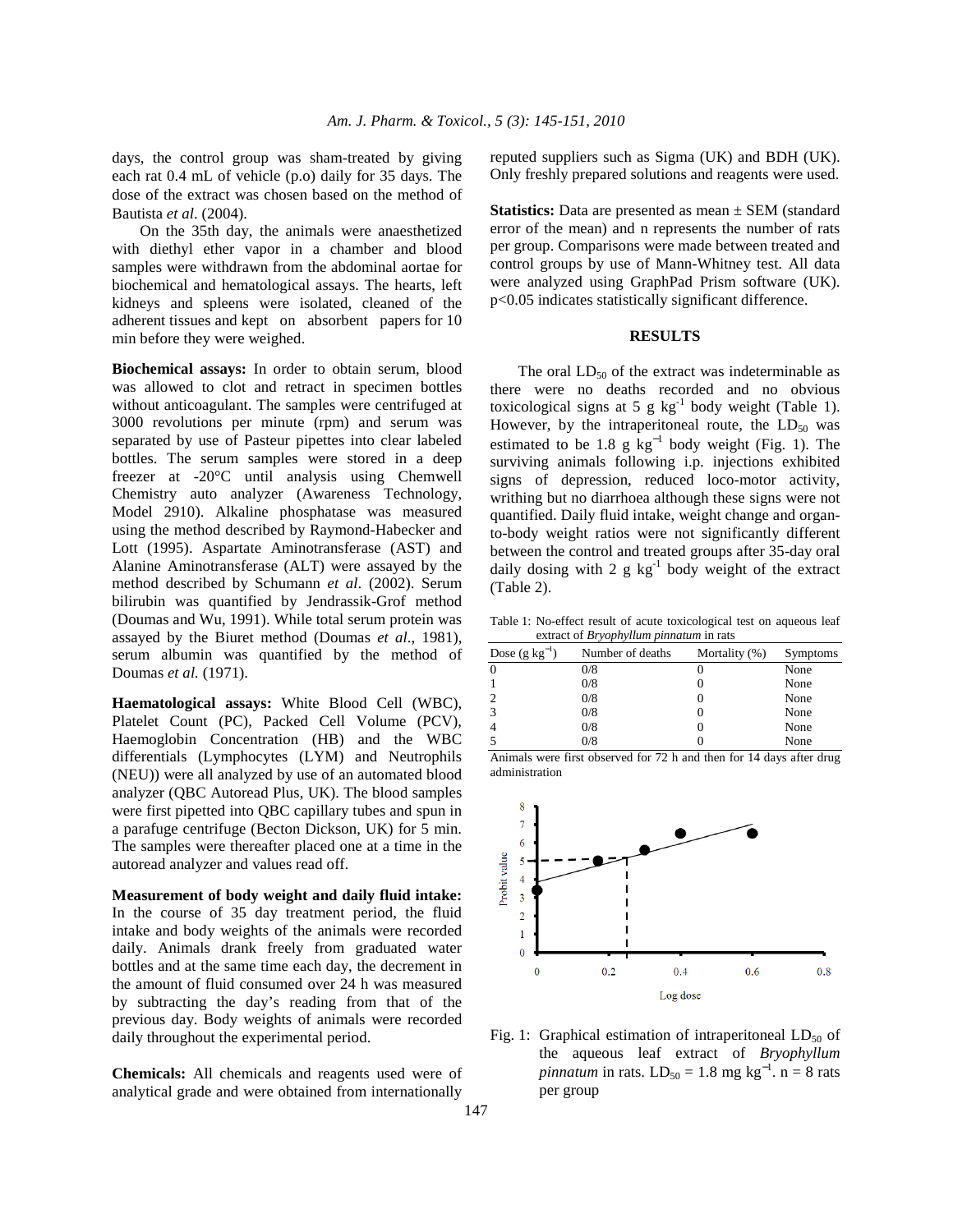## *Am. J. Pharm. & Toxicol., 5 (3): 145-151, 2010*

Table 2: Body weight indices and fluid intake following oral treatment with 2 g kg<sup>−</sup><sup>1</sup> body weight day<sup>−</sup><sup>1</sup>(× 35) aqueous *Bryophyllum pinnatum* leaf extract

|         | t change (%)<br>Veight  | Daily fluid intake (mL)   | $10-4$<br>H:BW                 | $\cdot 10^{-5}$<br>K:BW | $(\times 10^{-8}$<br>S:BW |
|---------|-------------------------|---------------------------|--------------------------------|-------------------------|---------------------------|
| Control | $0.8+5$                 | $107.5 \pm 6.3$           | $27.5 + 8$<br>$21.9 \pm 0.0$   | $27.8 \pm 1.2$          | $40.4+$                   |
| Treated | $179 + 78$<br>. J± / .o | $11.0 + 3.3$<br>ن د سند ب | $27.0 + 7.1$<br>$21.9 - 1.1$   | $\sim$                  | $461+37$                  |
| ____    | .                       | ____________<br>______    | ___ _ _ _ _ _ _<br>___________ | _______                 | __________                |

Values are not significantly different. H:BW, Heart-to-Body Weight ratio; K:BW, Kidney-to-Body Weight ratio; S:BW, Spleen-to-Body Weight ratio;  $n = 8$  (control) or 10 (Treated)

Table 3: Haematological indices following 35 day daily treatment with 2 g kg<sup>−</sup><sup>1</sup> body weight (p.o.) aqueous *Bryophyllum pinnatum* leaf extract

|         | WBC $(\times 1000/\mu L)$ | LYM(%)         | <b>NEU</b> (%) | PCV(% )        | HB $(g \, dL^{-1})$ | $\sim$ (×1000 $\mu$ L <sup>-1</sup> )<br>PС |
|---------|---------------------------|----------------|----------------|----------------|---------------------|---------------------------------------------|
| Control | $13.5 \pm 1.3$            | $60.6 \pm 3.2$ | $25.8 \pm 3.1$ | $34.5 \pm 1.8$ | $2.1 \pm 0.4$       | $648.4 \pm 67.9$                            |
| Treated | $3.3 \pm 2.3$             | $60.8 \pm 3.2$ | $24.7 \pm 1.9$ | $31.7 \pm 1.1$ |                     |                                             |
|         |                           |                |                |                |                     |                                             |

Values are not significantly different. WBC: White Blood Cell Count; LYM: Lymphocytes; NEU: Neutrophils; PCV: Packed Cell Volume; HB: Haemoglobin; PC: Platelet Count;  $n = 8$  (control) or 10 (Treated)

Table 4: Effects of 35 day daily treatment with 2 g kg<sup>-1</sup> body weight (p.o.) aqueous leaf extract of *Bryophyllum pinnatum* on some biochemical parameters

|             | T. BIL $(mg dL^{-1})$ | C. BIL (mg $dL^{-1}$ ) | T. PROT (mg $dL^{-1}$ )                               | ALB (mg $dL^{-1}$ )        | $ALT (IU L^{-1})$                      |                 | AST (IU $L^{-1}$ ) ALP (IU $L^{-1}$ ) |
|-------------|-----------------------|------------------------|-------------------------------------------------------|----------------------------|----------------------------------------|-----------------|---------------------------------------|
| Control     | $2.0 + 0.4$           | $.3 + 0.2$             | $6.7 \pm 0.7$                                         | $3.7 \pm 0.4$              | $73.1 \pm 17.6$                        | $66.2 \pm 16.5$ | $46.8 \pm 2.7$                        |
| Treated     | $0.9 \pm 0.5$         | $0.5 + 0.2$            | 6.7 $\pm 1.0$                                         | $3.2 \pm 0.4$              | $28.0 \pm 5.4*$                        | $89.9 \pm 15.0$ | $45.9 \pm 3.7$                        |
| $\sim$ 0.00 |                       |                        | $\pi$ $\pi$ $\pi$ $\ldots$ $\pi$ $\ldots$ $\pi$ $\pi$ | $\sim$ 1. $\sim$ 1.1. 1.1. | $\pi$ poor $\pi$ in $\cdot$ in $\cdot$ |                 |                                       |

\*: p<0.03 compared to value in column. T. BIL: Total Bilirubin; C.BIL: Conjugated Bilirubin; T. PROT: Total Protein; ALB: Albumin; ALT: Alanine Aminotransferase; ASP: Aspartate Aminotransferase; ALP: Alkaline Phosphatase; n = 8 (control) or 10 (Treated)

 Haematological indices in the rat after sub-acute oral treatment with 2  $g kg^{-1}$  body weight of the extract are presented in Table 3. White Blood Cell Count (WBC) and its differentials (lymphocytes and neutrophils), the haematocrit (Packed Cell Volume or PCV), Haemoglobin (HB) and Platelet Count (PC) were all not significantly altered by the treatment.

 Also the treatment did not significantly affect total protein and serum albumin concentrations (Table 4). Although total and conjugated bilirubin levels were reduced in the extract-treated animals, these were not significantly different from their corresponding control values. Table 4 also shows that serum AST and ALP were not significantly different between extract-treated group and control, but ALT was significantly  $(p<0.03)$ reduced in the treated group.

# **DISCUSSION**

In spite of several criticisms,  $LD_{50}$  determination has remained a useful tool in safety assessment of substances (Shivananda Nayak *et al*., 2009). Absence of death and gross toxicological manifestations after an oral dose of 5 g kg<sup>-1</sup> body weight suggests that the extract may be largely safe by this route (Angeles-López *et al*., 2010; Krishnaraju *et al.*, 2009). Although acute ingestion of quantities as high as 20 g  $kg^{-1}$  body weight of the leaves have been reported to be toxic to cattle (Reppas, 1995), our literature search has put the highest dose for experimental study at 800 mg  $kg^{-1}$  body weight in its analgesic and antiinflammatory activities in mice and rats (Ojewole, 2005). Apart from Plangger *et al*. (2006) who have explored the use of the extract as a tocolytic

agent in humans, other studies involving the extract have been by use of the oral route. Infusion of 30 mg h<sup>-1</sup> of the extract to humans over 48 h by Plangger *et al*. (2006) did not result in any adverse effect to the mother or foetus. Thus, the intraperitoneal  $LD_{50}$  value of 1.8 g kg<sup>-1</sup> body weight from this study is much higher than what might be necessary if the extract were to be administered by this route for therapeutic purposes. These workers (Plangger *et al*., 2006) reported that the extract was better tolerated than beta-agonists as intravenous tocolytic agents.

 Herbalists in Benin City, Nigeria dissolve the yield of extract in 4 L of distilled water and adult patients are asked to take 30 to 40 mL a day in divided doses. This gives a daily dose range of 27-36 mg per day. Therefore, the maximum dose used in the  $LD_{50}$ determination (5 g  $kg^{-1}$  body weight) in this study is more than 130 times the recommended daily dose for adults. Similarly, the dose of 2  $g kg^{-1}$  body weight per day used in the sub-acute toxicity test is more than 50 times the recommended daily dose for adults. Torres-Santos *et al*. (2003) had reported no-adverse-effect following the use of 30 g wet weight of the leaves for 14 days for the treatment of human cutaneous leishmaniasis. Taking the physiological weight of a man to be 70 kg, this is about 0.43 g  $kg^{-1}$  of the wet leaves per day. This dose is a lot smaller than the 2 g kg<sup>-1</sup> of the dry extract per day for 35 days used in the present study. The use of much higher doses in toxicological tests gives an idea of the safety margin of the extract (Ozolua *et al*., 2009).

 Diseases associated with the kidney often manifest as water imbalance with alteration in fluid intake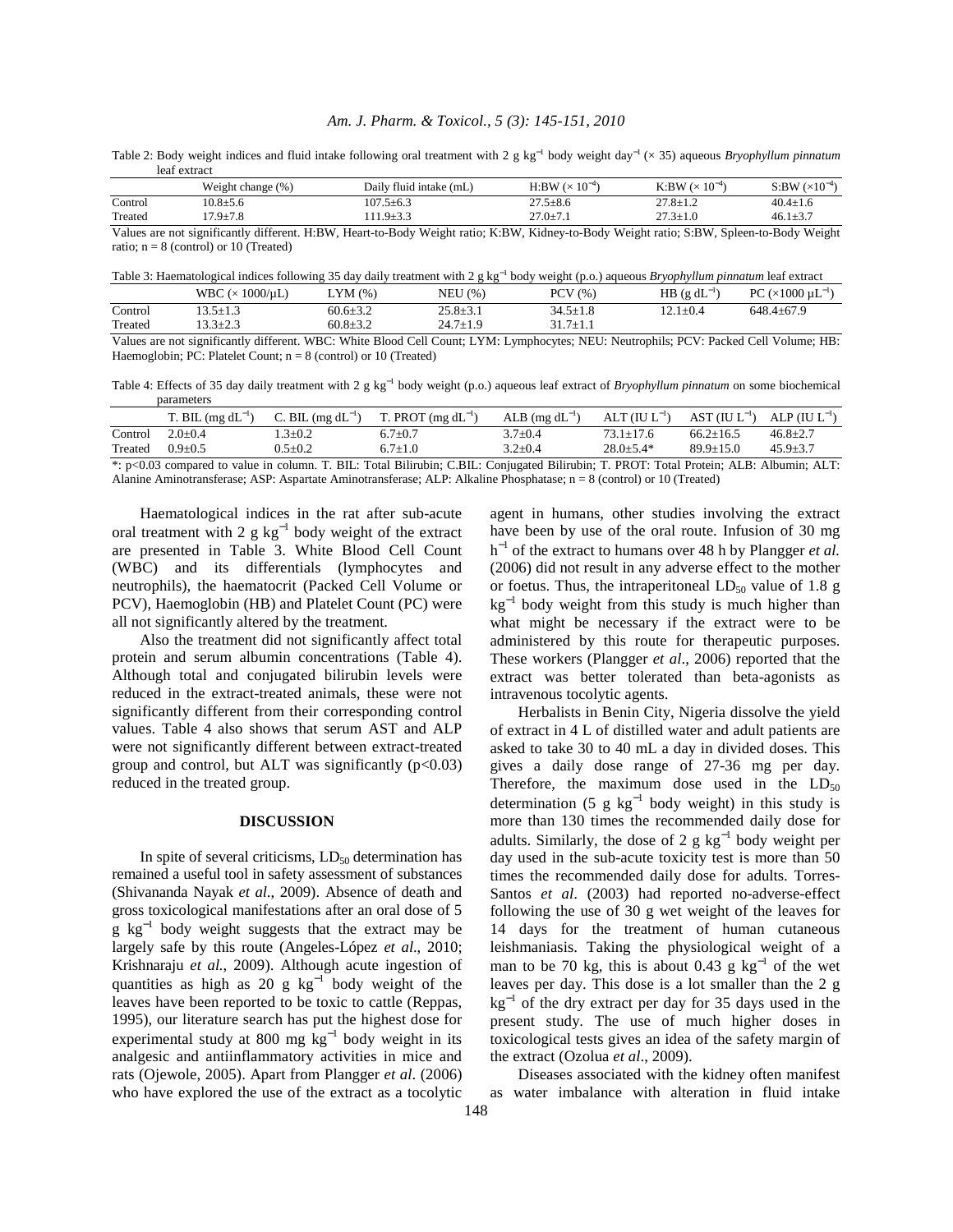following polyuria or oliguria (Alcázar Arroyo, 2008). Since there was no change in fluid intake by the animals given 2 g  $kg^{-1}$  body weight, it may be inferred that the dose of extract may not have caused any renal damage. Organ-to-body weight ratios are indices which are often used in toxicological evaluations (Michael *et al*., 2007) but they do not necessarily indicate the absence of lesions. These ratios did not change with sub-acute treatment of the animals. Presence of tumors and hyperplasias may change these ratios although definite genotoxicity such as by the use of *Salmonella typhimurium* is often necessary to evaluate carcinogenic potentials of substances (National Toxicology Program, 1993). The plant has even been shown to possess anti-tumor properties (Yamagishi *et al*., 1989; Obaseiki-Ebor *et al*., 1993).

 Haematological changes are often accompaniments of neoplasms (Pelegrí, 2007) and bone marrow toxicity (Flanagan and Dunk, 2008) among other causes. The lack-of-effect on neutrophil levels indicates that the extract did not induce any inflammatory process since these cells are usually elevated in the course of inflammations (Zhang *et al*., 2010). The aqueous leaf extract of the plant has been shown to possess antiinflammatory property (Ojewole, 2005)-an action which could depend at least in part on its ability to inhibit the proliferation of pro-inflammatory cells and formation of pro-inflammatory autacoids.

 Elevated levels of bilirubin, AST, ALT and ALP are often diagnostic of underlying cellular injuries (Karthikeyan *et al*., 2006; Wittekind, 1995). In the present study, these parameters are comparable between the control and treated groups except for ALT which was significantly reduced in the treated group. The reduced level of total and conjugated bilirubin taken together with the reduced level of ALT in the extract-treated group lends explanations to the reported hepatoprotective properties of the extract (Yadav and Dixit, 2003).

 Constituents of *B. pinnatum* such as flavonoids and ascorbic acid are natural anti-oxidants which can prevent cell damage and the pathological consequences. These constituents may have been responsible for the many ethnomedicinal uses of the plant in addition to increasing the safety margin of the extract. For example, flavonoids as water-soluble antioxidants are free radical scavengers which prevent oxidative cell damage thereby demonstrating strong anticancer properties (Salah *et al*., 1995).

#### **CONCLUSION**

 In conclusion, all the parameters evaluated in this study point to the possible safety of aqueous leaf extract of *B. pinnatum* for the indicated medicinal purposes at doses as high as  $2 \text{ g kg}^{-1}$ . Further toxicological studies would be necessary in order to confirm the safety of this extract.

### **ACKNOWLEDGEMENT**

 The researchers grateful to Mr. J. Abanum and Mrs. C. Etamesor for their care of the animals. The assistance of the technical staff of the Departments of Pharmacognosy, Haematology and Chemical Pathology is appreciated. There are no conflicts of interest whatsoever in the planning and execution of the study. No funding was received for the execution of the study.

#### **REFERENCES**

- Akinpelu, D.A., 2000. Antimicrobial activity of *Bryophyllum pinnatum* leaves. Fitoterapia, 71: 193-194. PMID: 10727819
- Agil, M.A., S. Risco, M. Miró, M.C. Navarro and M.A. Ocete *et al*., 1995. Analgesic and antipyretic effects of *Ecballium elaterium* (L.) A. Richard. Extract in rodents. Phytother. Res., 9: 135-138. DOI: 10.1002/ptr.2650090211
- Angeles-López, G., A. Pérez-Vásquez, F. Hernández-Luis, M. Déciga-Campos and R. Bye *et al*., 2010. Antinociceptive effect of extracts and compounds from *Hofmeisteria schaffneri*. J. Ethnopharmacol., 131: 425-432. DOI: 10.1016/j.jep.2010.07.009
- Alcázar Arroyo, R., 2008. Electrolyte and acid-base balance disorders in advanced chronic kidney disease. Nefrologia, 28: 87-93. PMID: 19018744
- Bautista, A.R., E.L. Moreira, M.S. Batista, M.S. Miranda and I.C. Gomes, 2004. Subacute toxicity assessment of annatto in rat. Food Chem. Toxicol., 42: 625-629. PMID: 15019187
- Chan, T.Y.K., 2009. Potential risks associated with the use of herbal anti-obesity products. Drug Safe., 32: 453-456.
- Cohen-Kohler, J.C., 2007. The morally uncomfortable global drug gap. Clin. Pharmacol. Ther., 84: 610-614. PMID: 17898710
- Doumas, B.T. and T.W. Wu, 1991. The measurement of bilirubin fractions in serum. Crit. Rev. Clin. Lab. Sci., 28: 415-445. PMID: 1772588
- Doumas, B.T., D.D. Bayse, R.J. Carter, T. Peters Jr. and R. Schaffer, 1981. A candidate reference method for determination of total protein in serum: I development and validation. Clin. Chem., 27: 1642-1650. PMID: 6169466
- Doumas, B.T., W.A. Watson and H.G. Biggs, 1971. Albumin standards and the measurement of serum albumin with bromocresol green. Clin. Chim. Acta, 31: 87-96. PMID: 5544065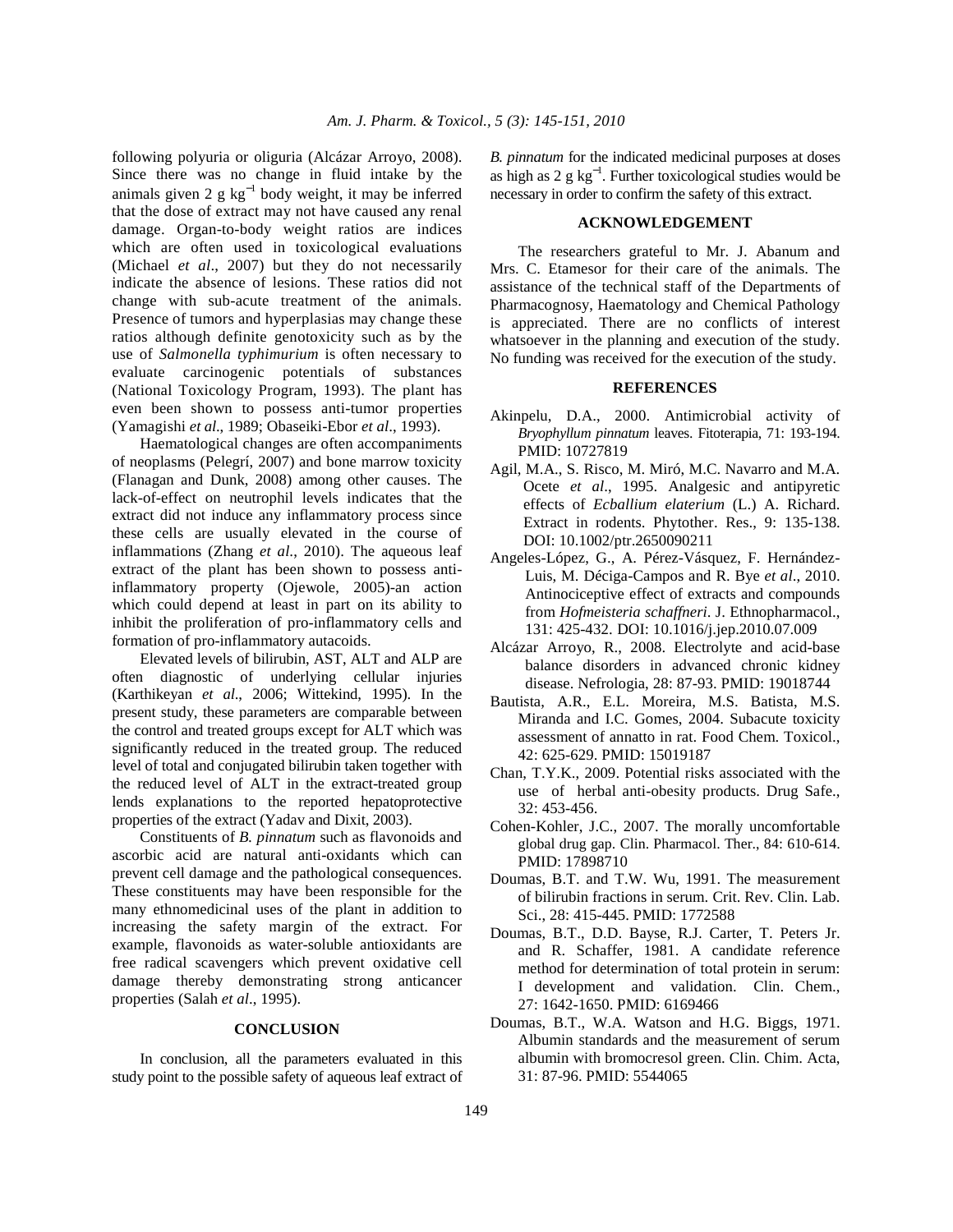- Ernst, E., 2005. The efficacy of herbal medicine-an overview. Fund. Clin. Pharmacol., 19: 405-409. DOI: 10.1111/j.1472-8206.2005.00335.x
- Flanagan, R.J. and L. Dunk, 2008. Haematological toxicity of drugs used in psychiatry. Hum. Psychopharmacol. Clin. Exp., 23: 27-41. DOI: 10.1002/hup.917
- Gwehenberger, B., L. Rist, R. Huch and U. von mandach, 2004. Effect of *Bryophyllum pinnatum* versus fenoterol on uterine contractility. Eur. J. Obstet. Gynecol. Reprod. Biol., 113: 164-171. PMID: 15063954
- Karthikeyan, S., K. Gobianand, K. Pradeep, C.V. Mohan and M.P. Balasubramanian, 2006. Biochemical changes in serum, lung, heart and spleen tissues of mice exposed to sub-acute toxic inhalation of mosquito repellent mat vapor. J. Environ. Biol., 27: 355-358. PMID: 17436523
- Krishnaraju, A.V., C.B.M. Rao, D. Sundararaju, K. Sengupta and G. Trimurtulu, 2009. Antiinflammatory activity of *Vitex leucoxylon* L. bark extracts against Freund's complete adjuvant induced arthritis in Sprague Dawley rat. Am. J. Infect. Dis., 5: 68-73. DOI: 10.3844/ajidsp.2009.68.73
- Larrey, D., 1994. Liver involvement in the course of phytotherapy. Presse Med., 23: 691-693. PMID: 8072973.
- McKenzie, R.A., F.P. Franke and P.J. Dunster, 1987. The toxicity to cattle and bufadienolide content of six *Bryophyllum* species. Aust. Vet. J., 64: 298-301. PMID: 3439945
- Michael, B., B. Yano, R.S. Sellers, R. Perry and D. Morton *et al*., 2007. Evaluation of organ weights for rodent and non-rodent toxicity studies: A review of regulatory guidelines and a survey of current practices. Toxicol. Pathol., 35: 742-750. PMID: 17849357
- Muhammad, B.Y. and A. Awaisu, 2008. The need for enhancement of research, development and commercialization of natural medicinal products in Nigeria: Lessons from the Malaysian experience. Afr. J. Tradit. Comp. Altern. Med., 5: 120-130. PMID: 20161927
- National Toxicology Program, 1993. Toxicology and Carcinogenesis Studies of Mercuric Chloride (CAS No. 7487-94-7) in F344 Rats and B6C3F1 Mice (Gavage Studies). Natl. Toxicol. Program Tech. Rep. Ser. 408. pp: 1-260. PMID: 12621522
- Obaseiki-Ebor, E.E., K. Odukoya, H. Telikepalli, L.A. Mitscher and D.M. Shankel, 1993. Antimutagenic activity of extracts of leaves of four common edible vegetable plants in Nigeria (West Africa). Mutat. Res., 302: 109-117. PMID: 7684505
- Ojewole, J.A., 2005. Antinociceptive, antiinflammatory and antidiabetic effects of *Bryophyllum pinnatum* (Crassulaceae) leaf aqueous extract. J. Ethnopharmacol., 99: 13-19. PMID: 15848014
- Osujih, M., 1993. Exploration of the frontiers of tradomedical practices: Basis for development of alternative medical healthcare services in developing countries. J. R. Soc. Health, 113: 190-194. PMID: 8410912
- Ozolua, R.I., O.N. Anaka, S.O. Okpo and S.E. Idogun, 2009. Acute and sub-acute toxicological assessment of the aqueous seed extract of *Persea americana* Mill (Lauraceae) in Sprague-Dawley rats. Afr. J. Trad. CAM., 6: 573-578.
- Pal, S. and A.K. Nag Chaudhuri, 1991. Studies on the antiulcer activity of a *Bryophyllum pinnatum* leaf extract in experimental animals. J. Ethnopharmacol., 33: 97-102. PMID: 1943181
- Pelegrí, A., 2007. Impact of erythropoietin treatment on the quality of life of oncologic patients. Clin. Transl. Oncol., 9: 645-651. PMID: 17974525
- Plangger, N., L. Rist, R. Zimmermann and U. von mandach, 2006. Intravenous tocolysis with *Bryophyllum pinnatum* is better tolerated than betaagonist application. Eur. J. Obstet. Gynecol. Reprod. Biol., 124: 168-172. PMID: 16051414
- Raymond-Habecker, J. and J.A. Lott, 1995. Principle of Analysis of Alkaline Phosphatase. In: Clinical Chemistry, Theory, Analysis and Correlation, Kaplan, L.A., A. Pesce and S. Kazmierczak (Eds.). Mosby, St. Louis, ISBN: 0323017169, pp: 521-522.
- Reppas, G.P., 1995. *Bryophyllum pinnatum* poisoning of cattle. Aust. Vet. J., 72: 425-427. DOI: 10.1111/j.1751-0813.1995.tb06194.x
- Saad, B., H. Azaizeh, G. Abu-Hijleh and O. Said, 2006. Safety of traditional Arab herbal medicine. Evid. Based Comp. Alternat. Med., 3: 433-439. PMID: 17173106
- Salah, N., N.J. Miller, G. Paganga, L. Tijburg and G.P. Bolwell *et al*., 1995. Polyphenolic flavanols as scavengers of aqueous phase radicals and as chainbreaking antioxidants. Arch. Biochem. Biophys., 322: 339-346. DOI: 10.1006/abbi.1995.1473
- Schumann, G., R. Bonora, F. Ceriotti, G. Ferard and C.A. Ferrero *et al*., 2002. IFCC primary reference procedures for the measurement of catalytic activity concentrations of enzymes at 37 degrees C. International Federation of Clinical Chemistry and Laboratory Medicine. Part 5. Reference procedure for the measurement of catalytic concentration of aspartate aminotransferase. Clin. Chem. Lab. Med., 40: 725-733. PMID: 12241022